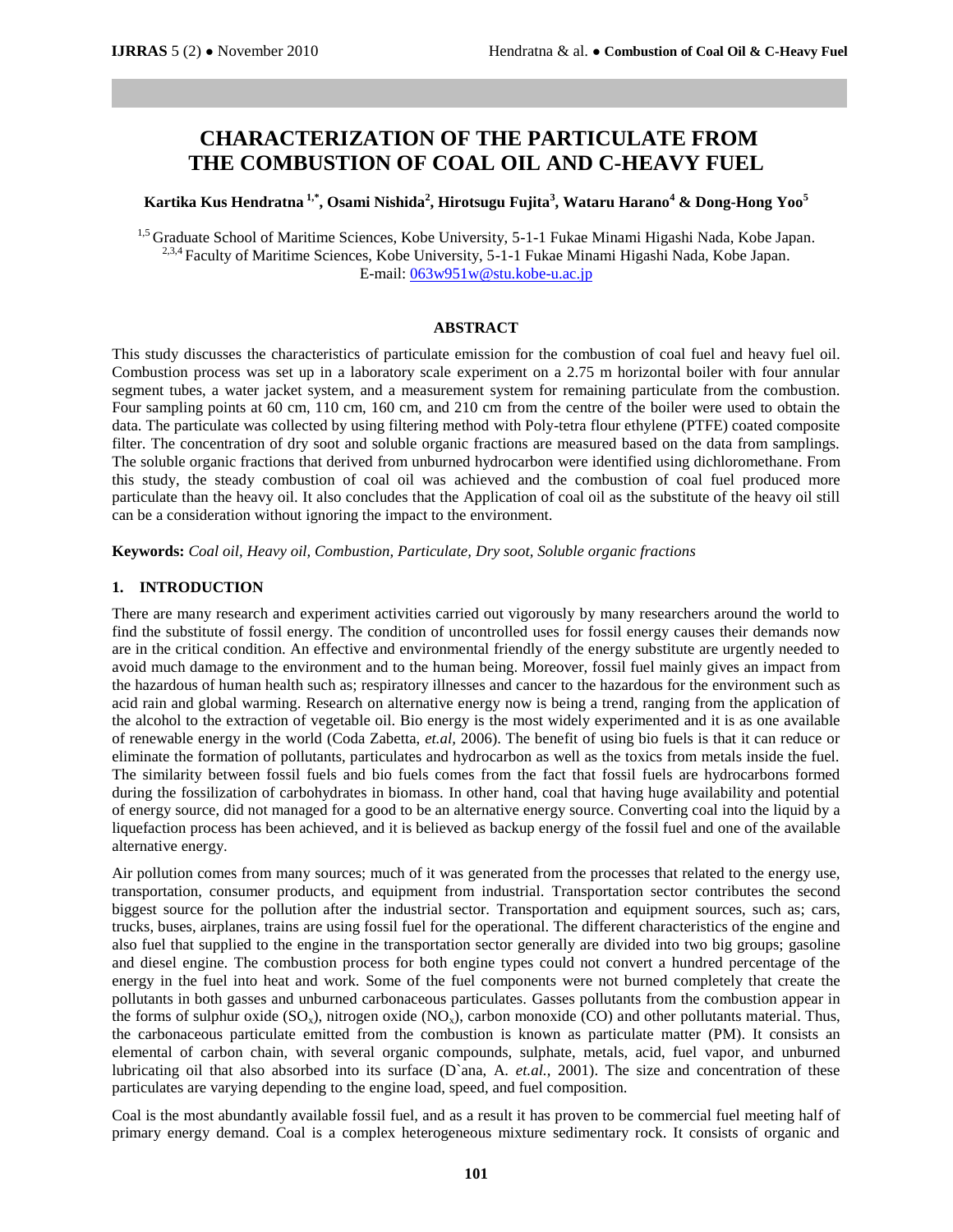inorganic constituents, which containing mixed of solid, liquid and gaseous. Coal inside are also composed from some hydrocarbon that important for the combustion process. The availability of the coal is predicted to be up to three times to fossil fuel, made it as a potential substitute for the transportation sector such as ship operational. Coal has been in use as an energy source for a very long time. The low technology that applied to the coal combustion impacts to the higher production of pollutants, from coal dust and fly ash to the emission of  $NO_x$ ,  $SO_x$ , and  $CO_2$ . Now, new process of converting coal bracket to liquid fuel is known as a liquefaction process gives a solution for better combustion. This process outcome creates coal as liquid fuel oil, and or the coal as additive. The use of coal liquid fuel to be the substitute of C heavy oil in the diesel engine now is in a debating process. Before the application to the diesel engine, the preliminary research of coal as fuel has to be conducted in the laboratory scale experiment such as in a boiler. This process is important to know the difference of the combustion conditions, characteristics of steady combustion, as well as the particulate`s formation. The objective of this research is to create, develop, and apply a new system for the steady coal combustion for liquid coal fuel in the boiler. Furthermore, the investigation of the emitted particulate from combustion is also conducted.

#### **2. PARTICULATE EMISSION**

Particulate emission is defined as tiny particles of solid or liquid suspended in the exhaust gas. These particles mainly formed when the hydrocarbon in the fuel did not completely oxidized during the combustion process, create the semi organic particle that flows together in the exhaust gas stream. Moreover, the burn of lubricant oil along combustion can be one other source. The formation of PM depends on the fuel quality, combustion process, as well as the available time for the combustion process (Apple J, *et.al.*, 1994). PM consists of two big parts; soluble organic fractions and dry soot. The dry soot formed when the fuel burned not completely, then it changes by a very high temperature from combustion process. Thus, the soluble organic fraction is derived from the unburned hydrocarbon which inside particles are still containing of organic material that needs to be oxidized.

The formation of PM was by two processes; as a product of the combustion in a single particle formation, and it grows from the nuclei or single nano particles (M. Frenklach, *et.al.*, 1994). As a single particle formation, the nucleation formation step involves the transformation of vapour or liquid after combustion into the cluster formation of nano particle. It remains on the organic material result from the combustion that forms large particles. The formation process is supported by the decrease of temperature in a series of reversible steps. The stability of this process is influenced by the time, and merge of a single particle into the clusters. Another way of cluster formation is by a growing process of a single particle and a chemical reaction after the combustion. Multi steps of chemical reaction from the inorganic oxide produced wider of the agglomerated particle (J.J. Helble, *et.al.*, 1988).

The size of particulate is ranging from a tiny size of single particle formation than merges or oxides into wider size. In the outside part, the compositions of PM are dominated by liquid condensed hydrocarbon particles and the incomplete oxidation of sulphur. Thus, in the inside is composed by solid carbon spheres that covered by absorbed hydrocarbon. There is a classification of the particulate from the combustion process as;  $PM_{10}$ ,  $PM_{2.5}$ ,  $PM_{10}$ ,  $PM_{2.5}$ . PM10, and ultra fine particle (JH Seinfeld, *et.al,* 1998). These classifications are based on the size of the formed particle. PM<sub>10</sub> means that these particulate diameters are in the range of 10  $\mu$ m, and it is same meaning for PM<sub>2.5</sub> as well. The ultra fine particle referred to the individual particle less than 100 nanometre.  $PM_{2.5}$ -  $PM_{10}$  is consisting of varying range particle from 2.4 µm to 10 µm which in the inside was mainly filled by coarse of the merged single particle. Detail of the clustering size particle is shown in table 1.

| Fraction                  | Size range                    |
|---------------------------|-------------------------------|
| $PM_1$                    | $\leq 10 \mu m$               |
| PM $2.5$                  | $\leq$ 2.5 µm                 |
| $PM_{2.5} - PM_{10}$      | $2.5 - 10 \mu m$              |
| PM $_{10}$                | $\leq 10 \text{ }\mu\text{m}$ |
| <b>Ultrafine Particle</b> | $\leq 0.1$ µm                 |

 *Table 1. The classification of Particulate size* 

### **3. EXPERIMENT AND APPARATUS**

The experimented fuels in this experiment are coal oil and C-heavy oil, with A-heavy oil is used from cleansing process. The detail properties of C heavy oil and coal oil were shown in table 2. The density of the coal oil is 1.1937 g cm<sup>-3</sup>, while the C heavy oil is 0.9612 g cm<sup>-3</sup>. Sulphur content as the source of the SO<sub>x</sub> in the coal oil is lower than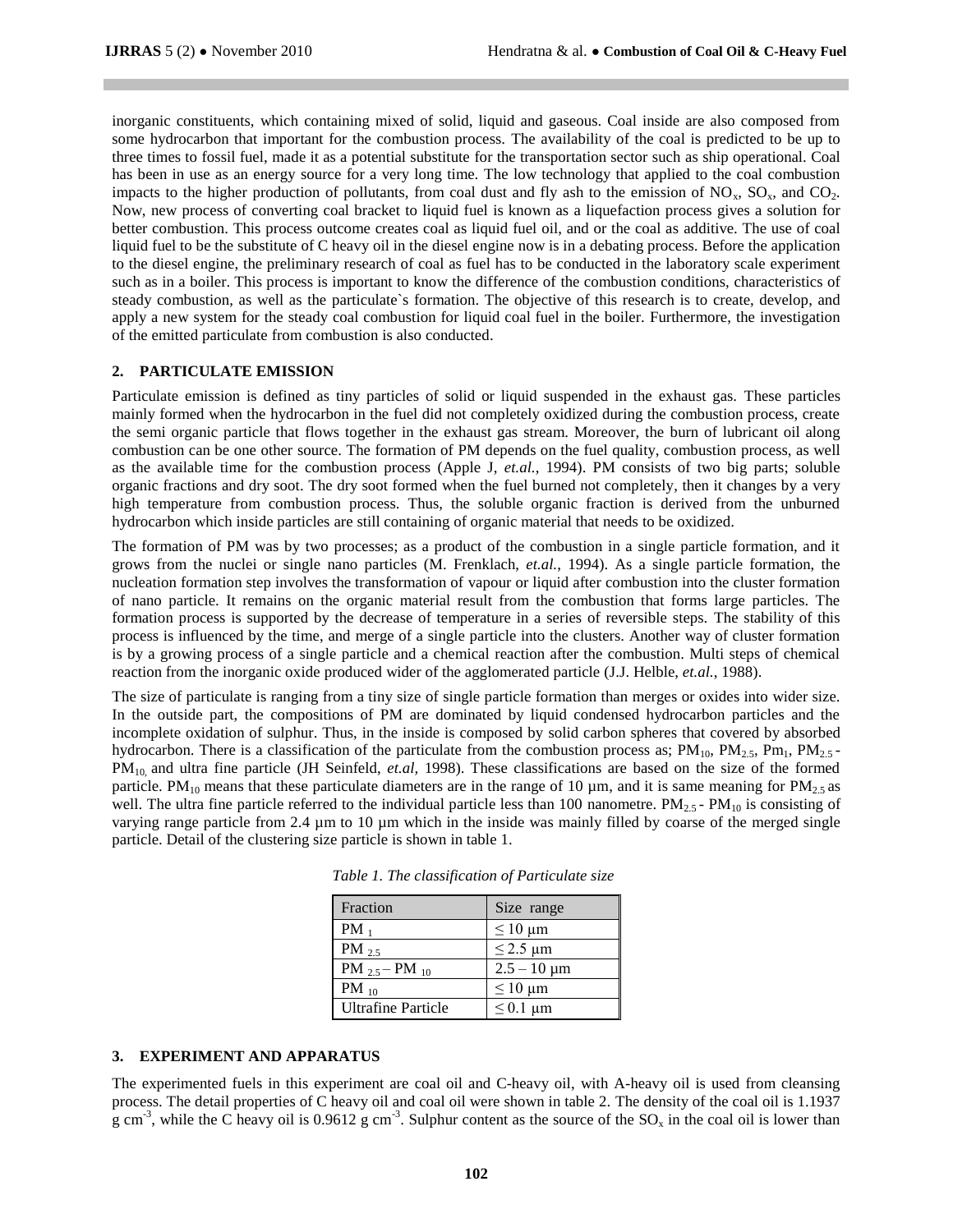C heavy oil at 0.5 Vol.% out of 2.20 vol.% in C heavy one. The calorific value of the coal oil was confirmed at 38.26 MJ kg<sup>-1</sup>, while the C heavy fuel is at 43.29 MJ kg<sup>-1</sup>. The systems used in the experiment have three main lines; coal oil, C-heavy oil, and A-heavy oil. All the lines were designed as an independent system and have no relation to each other. The A-heavy oil was burned for cleansing the line before and after the experiment. At that time, there is no heating process was applied to the system.

| Components           | Unit                | Fuel oils |             |  |
|----------------------|---------------------|-----------|-------------|--|
|                      |                     | Coal oil  | C Heavy Oil |  |
| Density (15/4°C)     | $g \text{ cm}^{-3}$ | 1.1937    | 0.9612      |  |
| Kinematic viscosity  | cSt                 | 100       | 170         |  |
| Residual carbon      | Wt%                 | 25        | 0.010       |  |
| Flash point          | $^{\circ}C$         | 116       | 82          |  |
| H <sub>2</sub> O     | Vol.%               | 0.1       | 0.00        |  |
| Ash content          | $Vol. \%$           | 0.05      | 0.01        |  |
| Sulphur              | $Vol. \%$           | 0.5       | 2.20        |  |
| N                    | Vol.%               | 0.72      | 0.21        |  |
| High calorific value | $MJ kg^{-1}$        | 38.26     | 43.29       |  |
| Low calorific value  | $MJ kg^{-1}$        | 37.17     | 40.90       |  |

*Table 2. The properties of experimented fuels*

When the coal and C-heavy oil was applied, the whole line pipes were heated using 45 mm in width and 500 mm length of the rope heaters as well as the tank's heating process for up to 100°C. The heating system was monitored by using a unit of digital automatic control panel. The combustion air and atomization air was supplied from the operational of a blower and a compressor. The combustion air was supported by a series of the supply pipe directly supplied to the combustion region soon after the nozzle burner. The average of air supplied to support the combustion was 4500 L min<sup>-1</sup>. Thus, the compressor for the atomization of the fuels was operated at 0.15 Mpa out of 0.2 Mpa, the maximum pressure output. The high pressure tank was also used to keep the steady supply of the air from the compressor to the burner. The average of the air flow to the burner was set at 0.08-0.09 MPa. Two strainers are located in the fuel line before fuel comes into the burner to avoid any disturbance from the unmovable disperses particle that flows together inside the fuel. The system for fuel line flow is shown in figure 1.



*Figure 1. Fuel oil system for supporting the experiment*

In the experiment, a 2.75 m horizontal boiler with four annular segment tubes, a water jacket system, and a measurement system for particulate component was used. The sampling points were set at 60, 110, 160, 210 cm from the centre of the boiler. The burner for the atomization of fuel and air was directly located at the centre of the boiler. The main hole with small support hole`s series inside for air to support the combustion is placed in a same direction with the burner. Four annular tubes with 500 mm length are used to transfer the heat from the combustion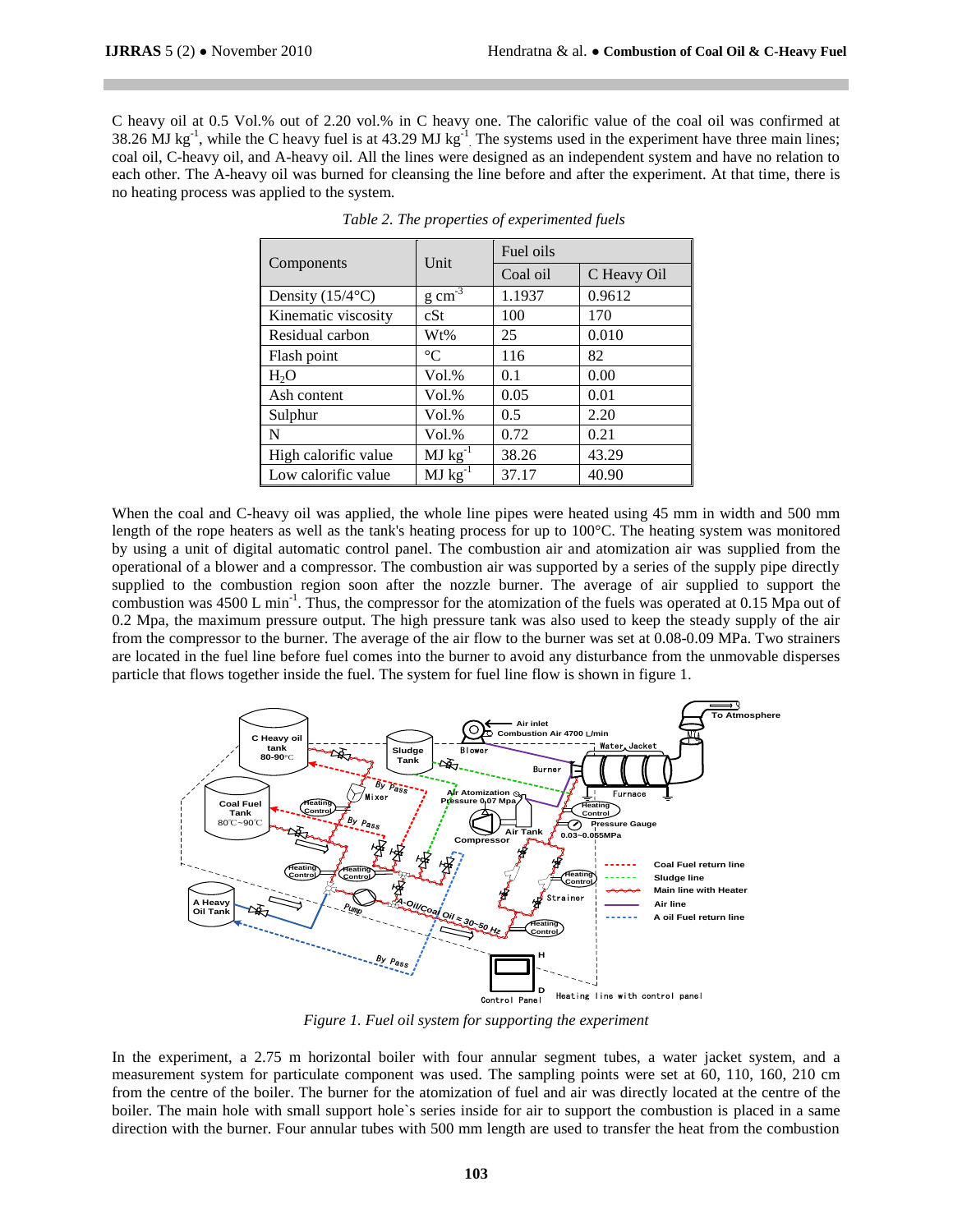to the water media. At each of the annular tubes, there is a water jacket system in the inner boiler wall with the thermometer for measurement the temperature of water cooling. In the centre of the tube, the sampling hole with diameter 42.7 mm and 250 mm length from the edge of the tube are made. Then, from this sampling point, the sampling probe is inserted to get a data. The physical inspection of the combustion was gotten from the hole at the end of the boiler. Detail of boiler illustration can be seen in figure 2.



*Figure 2. Boiler for the experiment*

The experiment was begun from the cleaning process for the fuel line and the burner. The A heavy oil was supplied into the fuel supply pipes, and burned within 10 minutes. Thus, the tank and fuel lines were heated up to 100°C, controlled by a digital control panel. Before supplying to the system, the heated fuels were stirred using the mixer. Then, it pumped to the system by using a gear pump at 60 Hz with average flow rate  $2.5 \text{ L min}^{-1}$ . In another side, 0.15 Mpa of the air from the compressor was supplied to the air high pressure tank to supply 0.08 Mpa of air pressure to the burner. When the fuel and air completely mixed, the combustion process was begun. The steady combustion was performed after a proper of fuel and air mixed setting by manual setting using throttle in the burner.

A stainless steel sampling probe with 6 mm in diameter of sampling hole and 500 mm of length produced by Akano was used for gas sampling. A thermocouple for real temperature measurement was located at the tail of the eyes probe. The high temperature of the exhaust gas was cooled down using a century water cooler before entering the measurement tools. It was followed by a filtering sampling using PG-60 (Produced by Advantec), which the filter it is covered with poly-tetra flour ethylene to measure the particulate concentration. Filter is hydrophobic and low absorption. Flour-polymer is used as the binder and not affected by the air. The properties of used filter are shown in table 3. Principally, PM concentration was calculated by measuring the weight difference of filters before and after an experiment. 20 litters of exhaust gas were taken with 8.5 L min<sup>-1</sup> flow rate at the ambient temperature 35-50°C. For measurement of dry soot, the filters from experiment were dissolved in dichloromethane, and then it was heated up until 50ºC for two hours. Soluble organic fractions (SOF) are measured by the reduction of the particulate concentration with dry soot one.

| Grade                      | $PG-60$              |      |
|----------------------------|----------------------|------|
| Weight                     | $g$ cm <sup>-2</sup> | 60   |
| <b>Thickness</b>           | mm                   | 0.15 |
| Pressure drop              | kPa                  | 0.3  |
| <b>DOP</b> Retention       | [%0.3µm]             | 99.9 |
| Water Break Through        | $[kPa]$ <sup>3</sup> | >7.8 |
| Max. Operating Temperature | $^{\circ}C$          | 260  |

*Table 3. Characteristics of filter*

## **4. EXPERIMENT RESULTS AND DISCUSSION**

The combustion of C heavy fuel and coal oil in the boiler is similar; consisting of mixing of air and fuel, then following by a past of diffusion combustion. The combustion of C heavy fuel oil was characterized by a normal setting for the combustion process, while the coal needs more setting for the stable condition one. The difficult for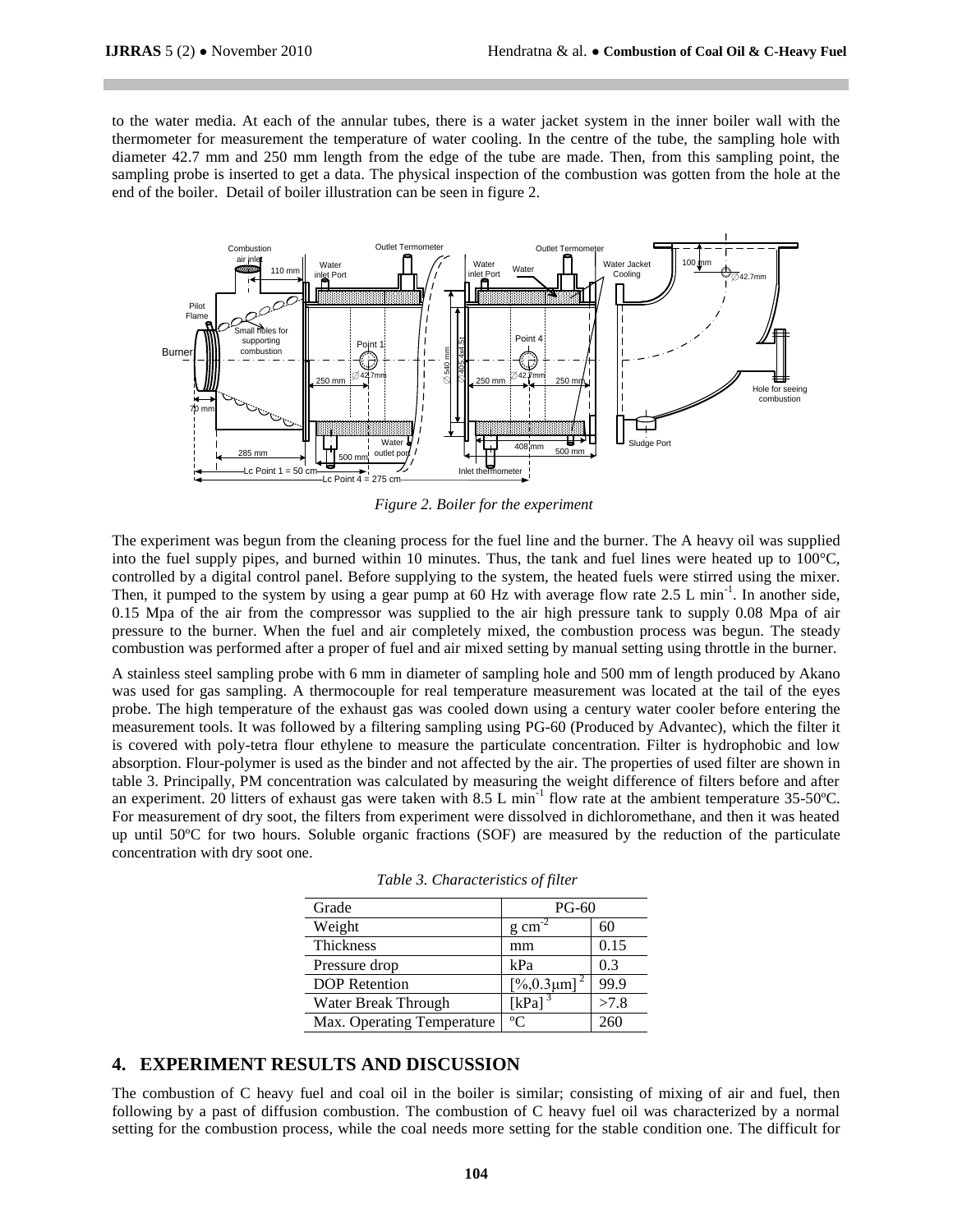controlling a proper mixed between air and coal fuel happened when the manual setting is taking a long time. The manual setting was conducted by changing the quantity of fuel and air together. If the fuel was too much supplied and atomized, the exhaust gas turned into black, but when the air is too much supplied the exhaust turned into thin white. Some conditions for the steady combustion were gained, where the fuel pressure of the burner was at 0.07 Mpa for the coal oil and at 0.08 Mpa for the C heavy oil. The average of the heating process for both fuels was at 100°C, and pressure of air supplied to the burner was at 0.1 Mpa for the coal and 0.09 Mpa for the C heavy fuel. Detail of parameters for stable condition for both coal and C heavy oil is shown in table 4.

| <b>Components</b>                             | <b>Coal Oil</b> | <b>C</b> Heavy Oil |
|-----------------------------------------------|-----------------|--------------------|
| Water cooling (On), flow rate $(L \min^{-1})$ | 24.09           | 24.09              |
| Exhaust gas fan (On/Off)                      | On              | On                 |
| Tank heating (On), temperature (°C)           | 90              | 80                 |
| Fuel line heating (On), temperature $(C)$     | 120             | 96                 |
| Pressure from compressor (Mpa)                | 0.86            | 0.1                |
| Pressure inlet of burner (Mpa)                | 0.1             | 0.09               |
| Temperature inlet of burner (°C)              | 110             | 90                 |
| Heater setting of inlet burner (°C)           | 110             | 100                |
| Pressure of fuel oil (Mpa)                    | 0.07            | 0.08               |
| Pump flow rate (Hezt)                         | 60              | 60                 |
| Fuel oil flow rate $(L min-1)$                | 2.5             | 2.2137             |
| Water jacket cooling outlet (°C)              | 60              | 65                 |
| Combustion air $(L \text{ min}^{-1})$         | 4700            | 4700               |

*Table 4. Parameters for the steady combustion for both coal oil and C heavy oil*

Reducing fuel consumption means saving money and, more importantly helping the protection of environment. Generally, different fuel oil has different property and characteristics of the combustion process. Fuel that has good properties will lead the combustion run more completely, and it impacts to the low consumption of fuel. The fuel consumption for the experiment was measured by the difference of the height for oil surface of the tank for the beginning of the experiment and the end one by a function of time. Fuel consumption for both oil was shown in figure 3. Both fuel gives a near result that C heavy oil consumption was 0.2355 L min<sup>-1</sup> and coal fuel was 0.25 L  $\min^{-1}$ .



*Figure 3. Fuel consumption for both experimented fuels*

Heat transfer to the cooling surfaces is a key parameter for the control of furnace temperature in a boiler. The average heat transfer from the bed can be obtained from the temperature rise of water in the boiler tubes. The accuracy of measurement depends on the water temperatures, which can be measured for rather high precision if the temperature difference is large enough. This section shows the measurement of the heat transfer from the boiler to the water jacket system. The different of temperature and heat transfer obtained from the experimented fuels are presented in the table 5. The increase of temperature for C heavy fuel oil was drastically occurred in the length 110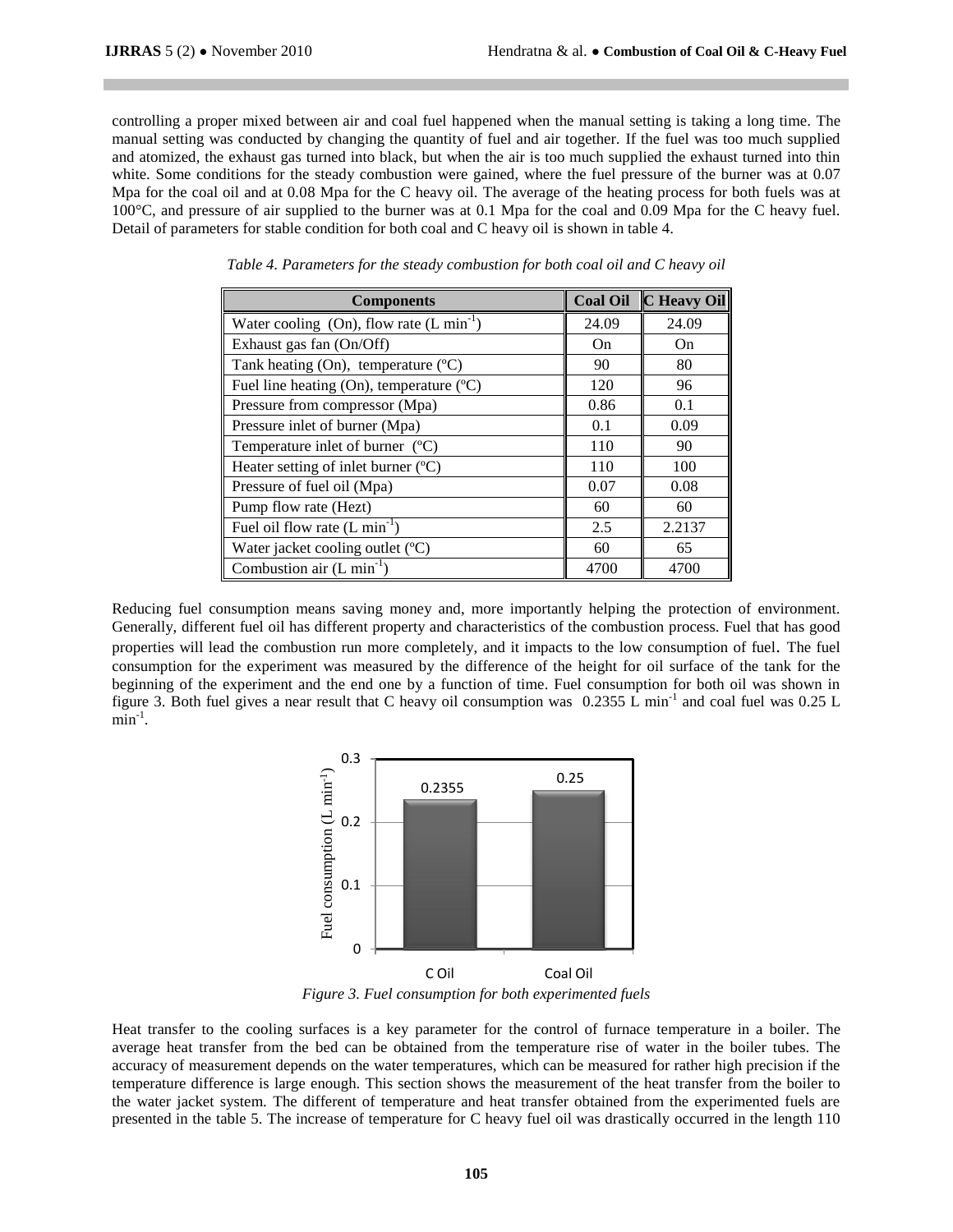cm. It was about 14°C, indicated that the combustion runs, and it impact to the heat transfer of the water cooling up to 1410.76 kJ min<sup>-1</sup>. The application of coal resulted in a different temperature that was only 9°C, 5°C lower than C heavy oil. It was influent to the heat transfer from the combustion to water jacket system that certified was only 906.92 kJ min<sup>-1</sup>. The difference was 503.84 kJ min<sup>-1</sup>. At the 210 cm, the heat transfer of the coal oil was 1612.29 kJ min<sup>-1</sup>, and it was 201.54 kJ lower than C heavy oil. It indicated that the combustion process of C heavy oil was in a better combustion process than the coal oil one.

| Sampling | Heavy fuel oil        |                        | Coal oil              |                    |
|----------|-----------------------|------------------------|-----------------------|--------------------|
| point    | Temp $(\Delta Ti; K)$ | Qi kJmin <sup>-1</sup> | Temp $(\Delta Ti; K)$ | $Qi$ kJ $min^{-1}$ |
| 60       |                       | 201.5369               |                       | 604.6108           |
| 110      | 14                    | 1410.7586              |                       | 906.9162           |
| 160      | 19                    | 1914.601               | 19                    | 1914.601           |
| 210      | 18                    | 1813.833               | 16                    | 1612.296           |
| Average  | 13.25                 | 1335.182               | 12.5                  | 1259.606           |

*Table 5. Average of heat transfer in the experiment*

#### **5. WATER COOLING TEMPERATURE**

It is clear from Figure 4, that both inlet and outlet water jacket temperature relatively increases around the burner as the furnace length increases. This may be due to the higher turbulent mixing rates, and the combustion taking a complete condition that corresponding to the longer tail of flame lengths. The temperature levels at the end of the afterward zone relatively increase when the furnace length increase. Heat transfer rates increase with the increase of the furnace length. The inlet temperature for second and forward sampling points was already in the heated condition that makes the next heating process faster than in the sorter length of the furnace. The different temperature of C heavy oil at 60 cm of sampling point was 2°C from 12°C to 14°C, while the coal oil produced higher different temperature around 6°C from 10 °C to 16°C. For the second sampling point, the C heavy oil created stable linear increasing of the temperature due to the increase of length, from 14°C for the 100 cm of sampling point, follows by 19°C, and 18°C. The coal oil combustion created lower combustion quality indicated by the heat transferred to the cooling water in the wall. The transferred heat was confirmed at 9°C for the 100 cm of sampling point, and it increase to 19°C and 16°C.



*Figure 4. The inlet and outlet temperature of water cooling system*

#### **5. PARTICULATE MATTER**

During combustion or gasification, the hydrocarbon component reacted with the available air, producing the heat as energy and also gas  $CO<sub>2</sub>$  and others side product of the unburned hydrocarbon and gasses. Furthermore, the inorganic mineral impurities in fuels are converted into solid, liquid and gaseous compounds, which finally leave the system as bottom ashes, fly ashes or vapor. Due to the condensation and other processes of some vapors solidify the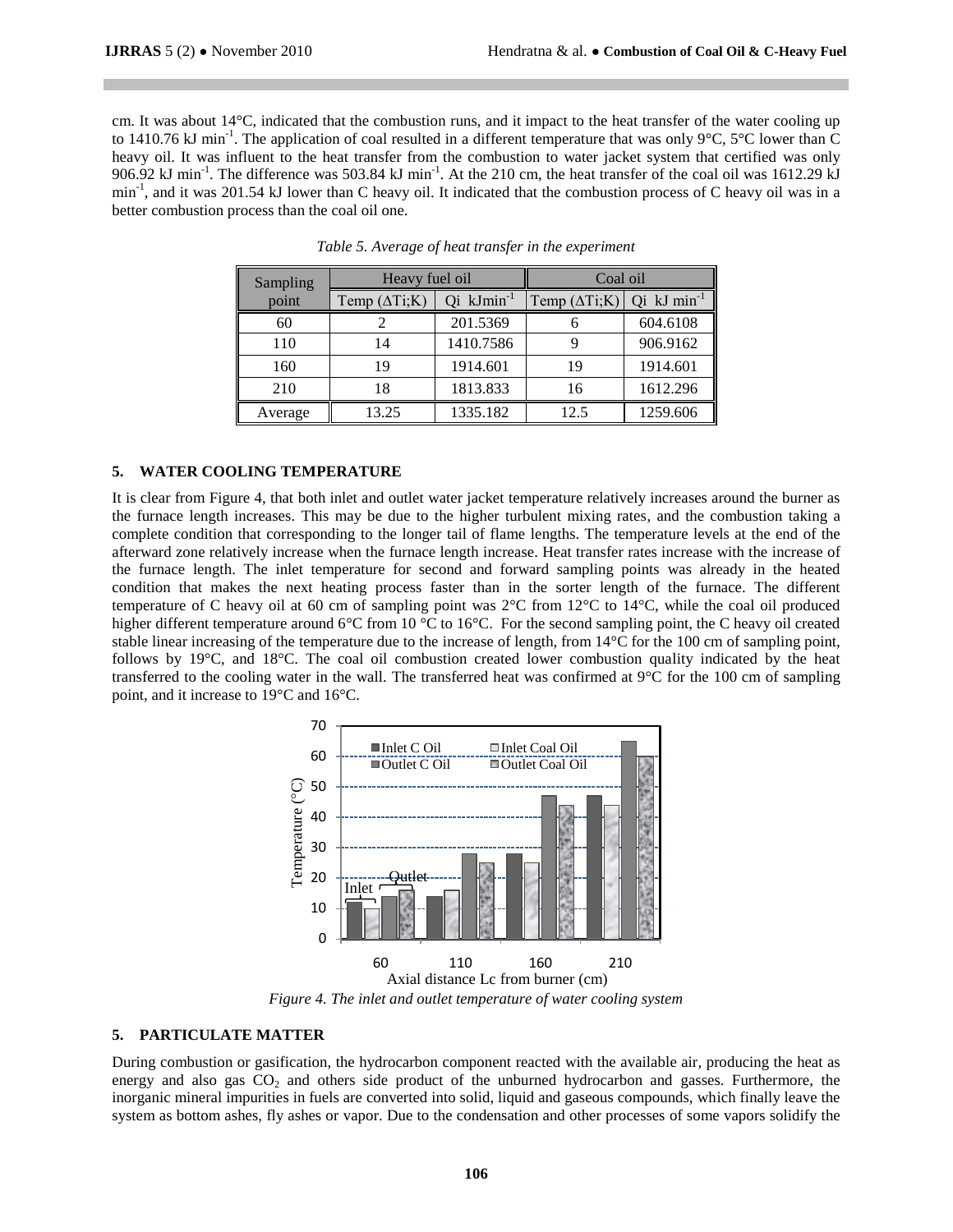merged particulate pass the system to the atmosphere as the particulate matter. Figure 5 shows the filter PG-60 from the experiment. The difference of the color brightness at each of the filters indicated the density of particulate that trapped inside the filter was different.



*Figure 5. Filter for particulate measurement*

The shape and dimension of the particles have also a direct interaction with the risk assessment for human health. We used Scanning Electron Microscope (SEM) for measuring the dimensional and morphological characterization of PM on filters. This method allows in obtaining dimensional or morphological information, at the same time, crucial for the identification PM formation. These dimensional and morphological results could be related with the characters of the particle, due to the different possible formation pathways (chemical reaction in atmosphere, nucleation, condensation, coagulation and cloud processes). The sample result of SEM photograph that related to the formation and agglomeration process of the PM is shown in figure 6. From this SEM photograph, the different formation of the PM from the experimented fuels, C heavy fuel and coal fuel were certified. The combustion of coal fuel derived to the higher production of the PM and also faster in the agglomeration process. The large number of particles for both C heavy oil and coal oil could be analyzed to obtain quantitative results either for the number distribution of the particles or for the morphological characterization but it will not discussed in this paper.



*Figure 6. PM image using SEM* 

The formation and distributions of the PM concentration at the constant mass flow rate of fuel, and the stable of the combustion process is shown in figure 7. General results exhibit that PM concentration values in the forward region soon after the burner centerline resulted in the highest concentration. It decreases rapidly towards the ceiling of the furnace to become very low at the forward flow region. Moving to side against the stream, the PM formation levels in the forward region longer from the burner were influenced by the temperature of the combustion itself. The temperature of flame at 60 cm was measured at around 900 °C and decreases to around 500 °C at 275 cm. It impacted to the concentration of PM, which it was in the 60 cm from the burner indicated at 0.948  $\rm g$  m<sup>-3</sup> for the coal fuel and 0.759  $\rm g$  m<sup>-3</sup> for the C heavy oil. Then, it decreases drastically for more than 50% to 0.295  $\rm g$  m<sup>-3</sup> for coal fuel and 0.1295 g m<sup>-3</sup> for C heavy oil at 160 cm of the sampling point. Afterward, the concentration of PM decreased slightly at 0.2155 g m<sup>-3</sup> for coal and 0.0905 g m<sup>-3</sup> for C heavy oil for 275 cm of the sampling point.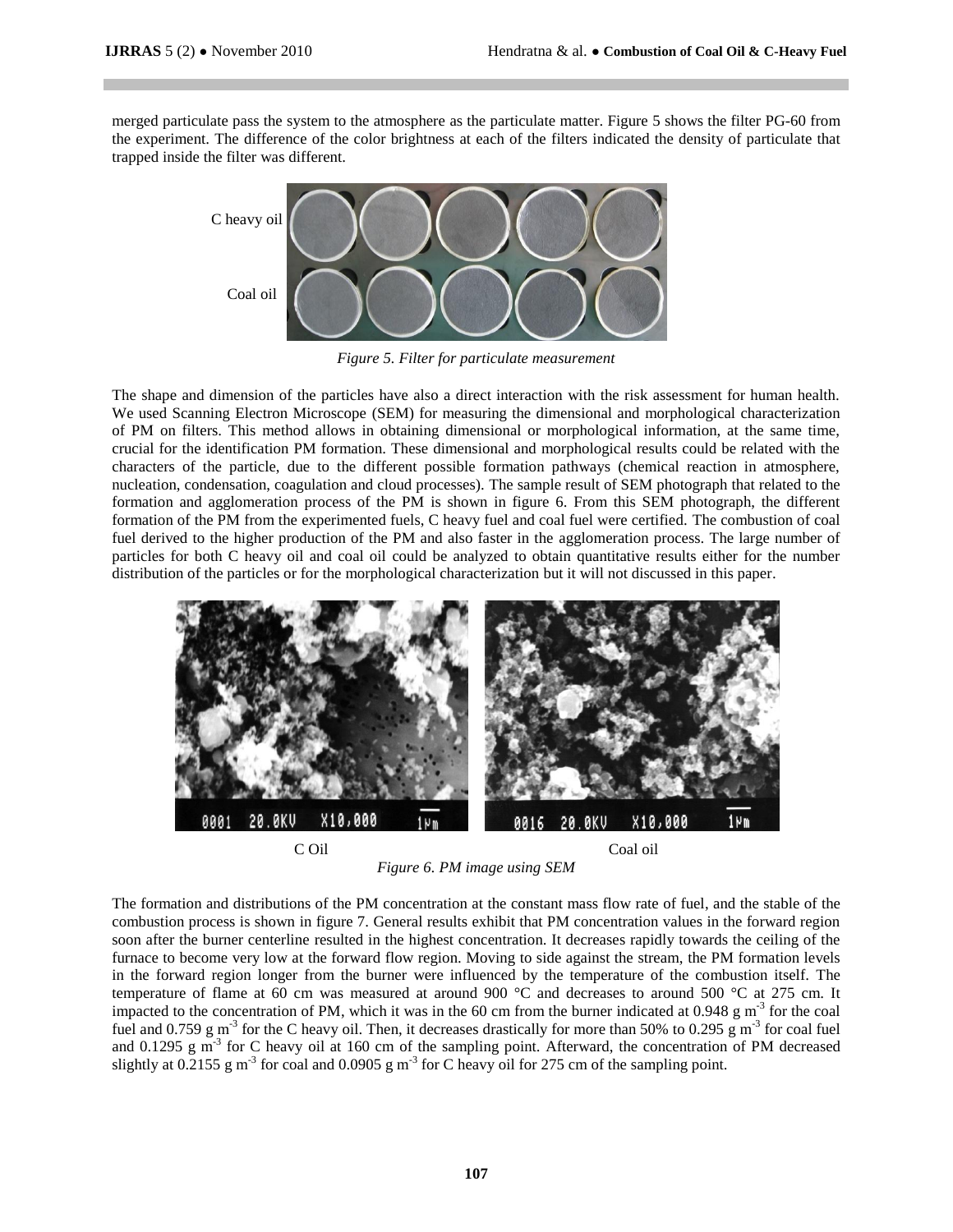

#### **6. DRY SOOT AND SOLUBLE ORGANIC FRACTION**

The processes of soot formation are: pyrolysis, nucleation, coalescence, surface growth and the agglomeration. Dry soot from this experiment was calculated from the weight of used filters in the experiment after it diluted in the dichloromethane. The result states that the concentration of dry soot decreases remarkably as the indication of the completion of combustion. In the frontward zone from the burner when the combustion was taking place, because of the limited available time, the possibility of main hydrocarbon inside the fuel was being oxidized to be heat was low. It could be seen also from figure 8, that the concentration of dry soot by using of coal oil resulted in higher concentration than C heavy oil. The concentration of dry soot at 60 cm of sampling point was at 0.2255 g  $m<sup>3</sup>$  for coal oil, and it was  $0.128 \text{ g m}^{-3}$  for the C heavy oil. The lowest concentration was gained at 160 cm of sampling point, at 0.0685  $\text{g m}^3$  for the coal oil and 0.061  $\text{g m}^3$  for the C heavy oil.



#### **7. SOLUBLE ORGANIC FRACTIONS**

The soluble organic fractions were formed as the incomplete oxidation of hydrocarbon, on which the formed object is still having same characteristics as the material before, and it is burnable. A soluble organic fraction from this experiment was measured from the reduction weight of the used filter after an experiment with the weight of filter after diluted in the dichloromethane. The concentration of the soluble organic fractions for the coal fuel decreased from 0.007225g m<sup>-3</sup>, to 0.00664 g m<sup>-3</sup>, 0.002265 g m<sup>-3</sup>, and 0.00144 g m<sup>-3</sup> for all sampling points. Thus, the decease of soluble organic fractions for C heavy oil was confirmed from 0.00631 g m<sup>-3</sup>, to 0.00513 g m<sup>-3</sup>, 0.000685 g m<sup>-3</sup>, and 0.00071 g m<sup>-3</sup>. All the soluble organic fraction data was shown in figure 9. The small concentration of the soluble organic fraction gained from the experiment can be the indicator that the combustion process was run in a better condition.